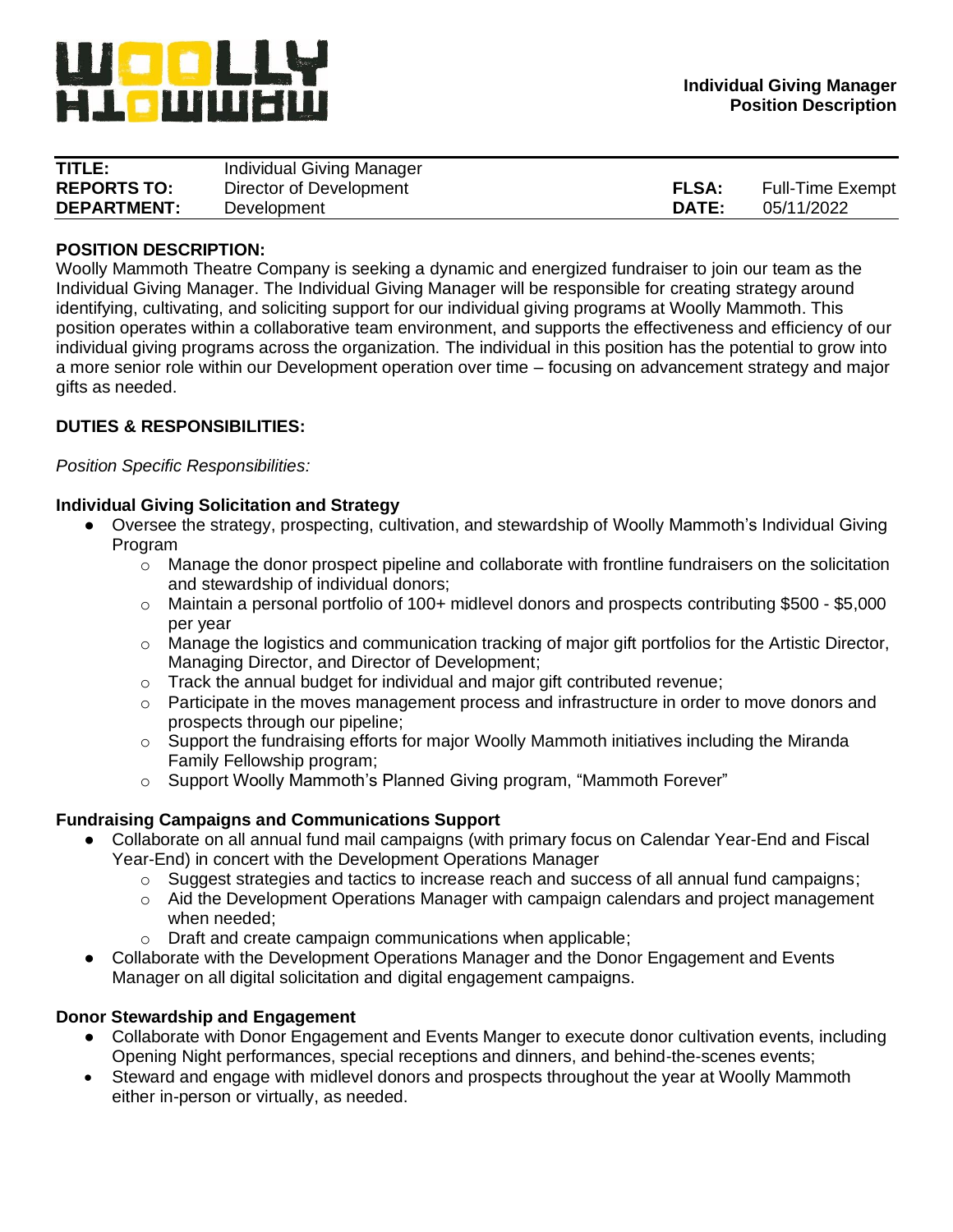# *Company-Wide Responsibilities:*

- Commit to Woolly's policy of anti-racism and radical inclusivity. This includes participating in antibias/anti-harassment training, familiarizing yourself with the policies in the employee handbook, using Woolly's Liberation Library as an educational resource, engaging in EDI work at Woolly, and furthering your own independent journey with anti-racism.
- Cross-departmental collaboration, including participating in at least one Woolly working group, committee, and/or taskforce outside of your own department.
- Advocate for policies both internally and externally that further advance Woolly's stated values on an organizational, local, and national scale.
- Contribute in meaningful ways to the culture. See "Our Culture at Woolly" section below for more information.
- Act as an ambassador for Woolly Mammoth in the local community and beyond.

# **QUALIFICATIONS:**

- **Experience:**
	- All candidates for this position must have a **Bachelor's Degree** or **2+ years of fundraising experience**, or related experience working in a fast paced, results-driven environment. Experience stewarding individual donors is preferred
	- Experience with Tessitura or similar CRM system is a plus.

# **Essential Knowledge, Skills, and Abilities:**

# *The ideal candidate will possess:*

- **Dedication to Mission:** A passion for and understanding of Woolly Mammoth's mission and commitment to anti-racism, radical inclusivity, and artistic innovation;
- **Individual Fundraising:** Demonstrates proficient knowledge of individual fundraising systems and moves management practices;
- **Oral and written communication:** Outstanding oral and written communication skills, and sensitivity to specified audiences when appropriate;
- **Organization and project management:** Proven ability to initiate, plan and execute projects from beginning to end with outstanding attention to detail and can juggle multiple projects and priorities at once;
- **Problem-solving:** Approaches challenges in creative ways and finds thoughtful solutions;
- **Relationships:** Comfort in interacting with a broad range of stakeholders and personalities including senior leadership, high profile donors, and internal and external stakeholders;
- **Flexibility:** Ability to adjust quickly to constantly changing priorities and responsive to feedback;
- **Independence:** Exercise sound judgment to identify and solve problems, acting in supervisor's stead as needed;
- **Sensitivity:** Demonstrate sensitivity in handling confidential information;

# **WORKING CONDITIONS:**

- Hybrid office environment with some office days required. Candidate will be required to be homebased in Washington, D.C.
- Extending viewing of computer screens.
- Typical schedule is Mon-Fri, 9am-5pm or 10am-6pm, with some evenings and weekends necessary. High volume of meetings outside the office expected.
- Some travel required.
- Woolly Mammoth Theatre Company is located in Washington, D.C.'s Penn Quarter neighborhood. It is air-conditioned, located in a wheelchair accessible building, and in close proximity to public transportation.